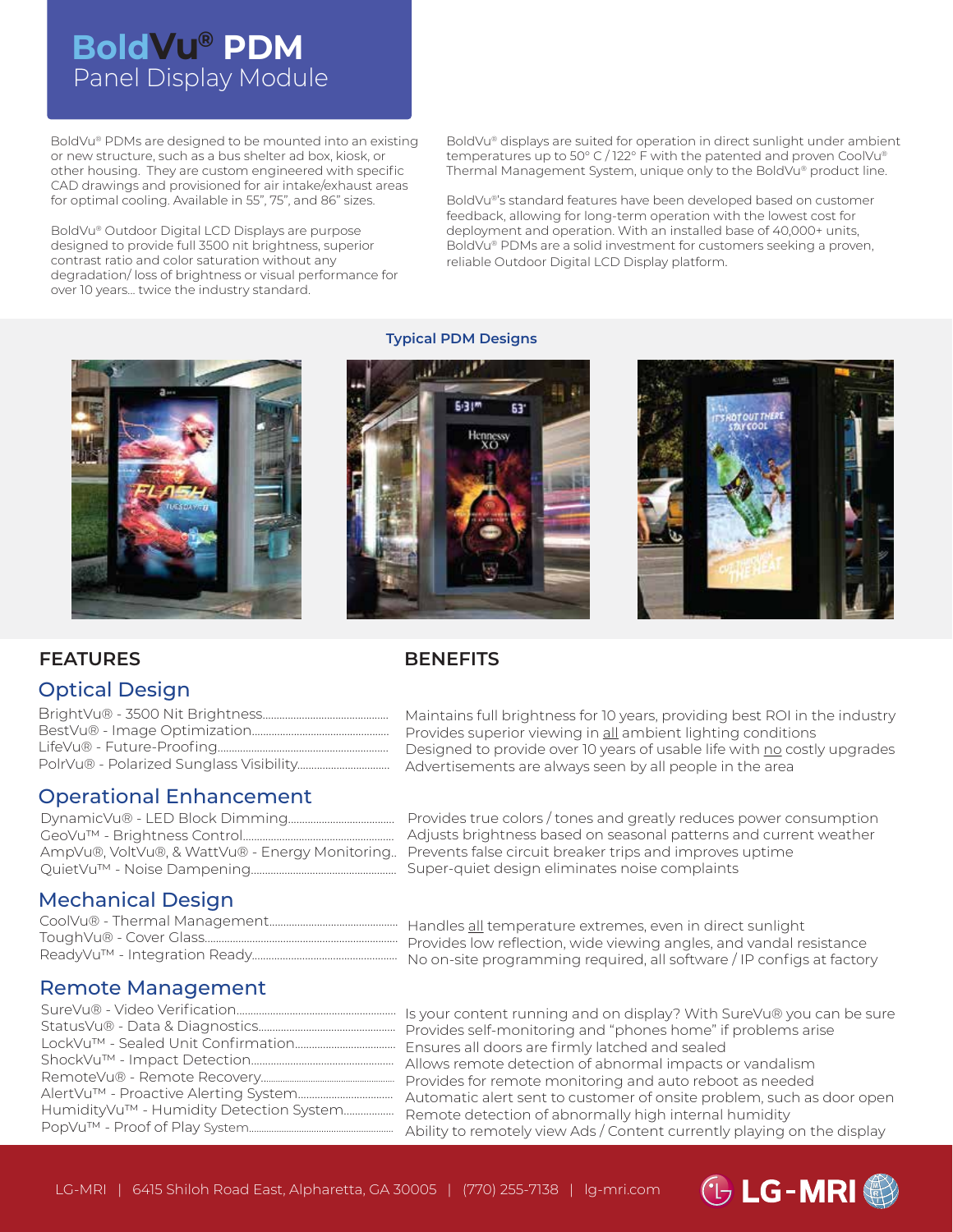

## **BRIGHTNESS LEVELS**



## **DISPLAY CONFIGURATIONS**

#### Single-Sided One digital display face.

#### Double-Sided Two digital display faces back to back.

#### Single-Sided with Static LED Backlight

One digital display face and an LED backlit face for a static poster.

## **OPTIONAL FEATURES**

#### InfiniteTouch®

All-Glass PCAP touchscreen with digital controller.

#### Comms Cap

To house Connectivity Gateways, Telcom devices and other equipment.

#### IP / USB Cameras

IP and/or USB cameras discreetly hidden behind the display cover glass.

<sup>1</sup> LG-MRI 4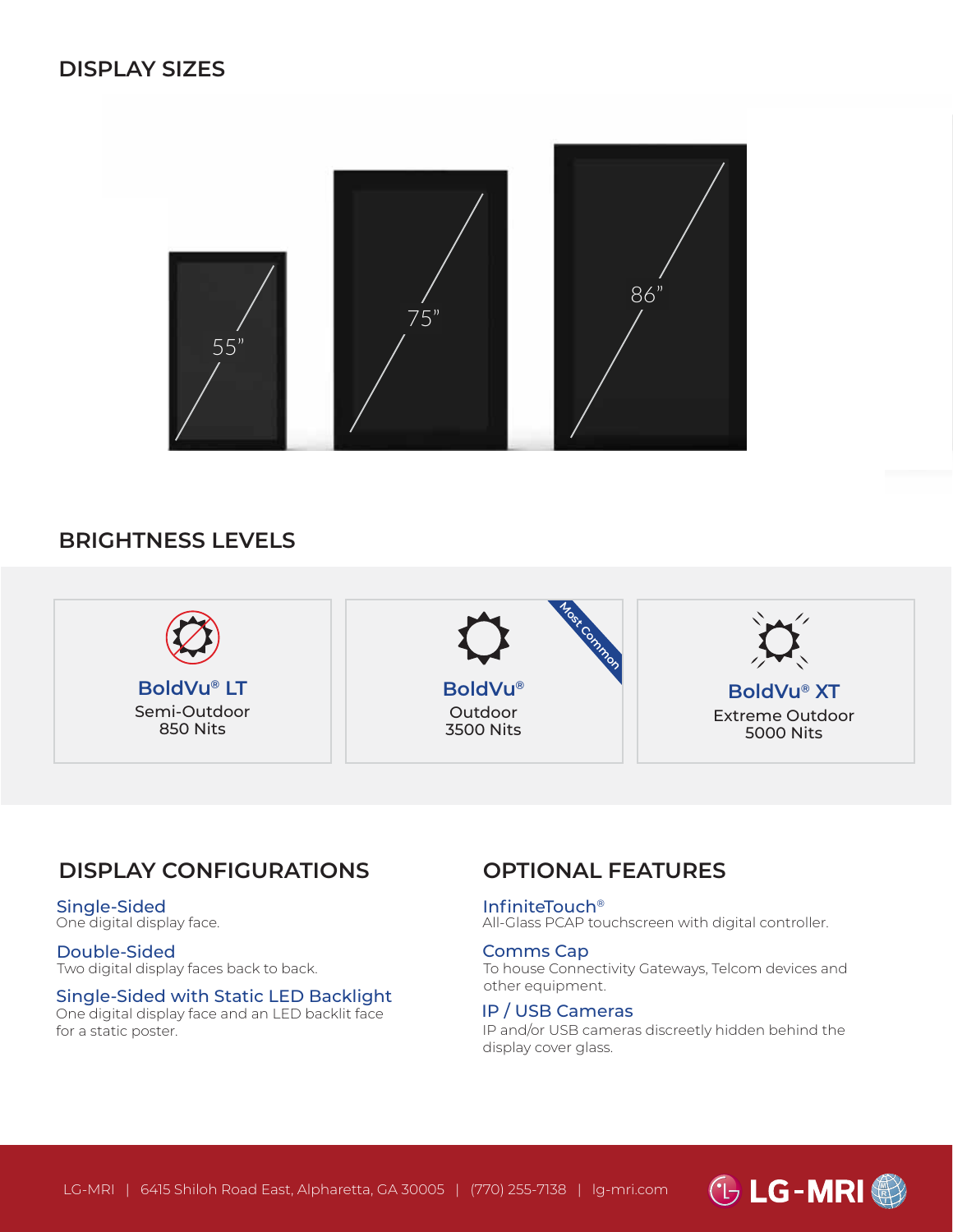## **TECHNICAL SPECIFICATIONS**

## **SINGLE-SIDED PDM**

| Display Size (diagonal)       | 55" (Slim)*         | 75"               | 86"                 |
|-------------------------------|---------------------|-------------------|---------------------|
| <b>Active Display Area</b>    | 28.79" H X 47.62" V | 36.5" H X 66.0" V | 41.97" H X 74.61" V |
| Resolution                    | 1080 x 1920         | 2160 x 3840       | 2160 x 3840         |
| Safety/Vandal Glass           | 13.5 mm             | $13.5 \text{ mm}$ | $13.5 \text{ mm}$   |
| Luminance                     | 3500 nits           | 3500 nits         | 3500 nits           |
| Average Power Consumption (W) | 250W                | 650W              | 950W                |
| Maximum Power Consumption (W) | 630W                | 1250W             | 2500W               |
| Width (Typical)               | 31.5"               | 45.7"             | 50.8"               |
| Height (Typical)              | 56.28"              | 74.4"             | 82.7"               |
| Depth (Typical)               | 3.9"                | 5.8"              | 7.0"                |
| Weight (Approximate)          | 175                 | 450               | 550                 |

## **DOUBLE-SIDED PDM**

| Display Size (diagonal)       | 55"                 | 75"               | 86"                 |
|-------------------------------|---------------------|-------------------|---------------------|
| <b>Active Display Area</b>    | 28.79" H X 47.62" V | 36.5" H X 66.0" V | 41.97" H X 74.61" V |
| Resolution                    | 1080 x 1920         | 2160 x 3840       | 2160 x 3840         |
| Safety/Vandal Glass           | 13.5 mm             | $13.5 \text{ mm}$ | 13.5 mm             |
| Luminance                     | 3500 nits           | 3500 nits         | 3500 nits           |
| Average Power Consumption (W) | 450W                | 1000W             | 1500W               |
| Maximum Power Consumption (W) | 1250W               | 2500W             | 4375W               |
| Width (Typical)               | 31.5"               | 45.7"             | 50.8"               |
| Height (Typical)              | 56.28"              | 74.33"            | 101.0"              |
| Depth (Typical)               | 10.9"               | 10.0"             | 10.0"               |
| Weight (Approximate)          | 550                 | 900               | 1100                |

\*Not currently available with Touchscreen.

Note: Specifications and dimensions subject to change without notice.

Power use based on full brightness with a white field, averaged over 10 years of 24/7 use.